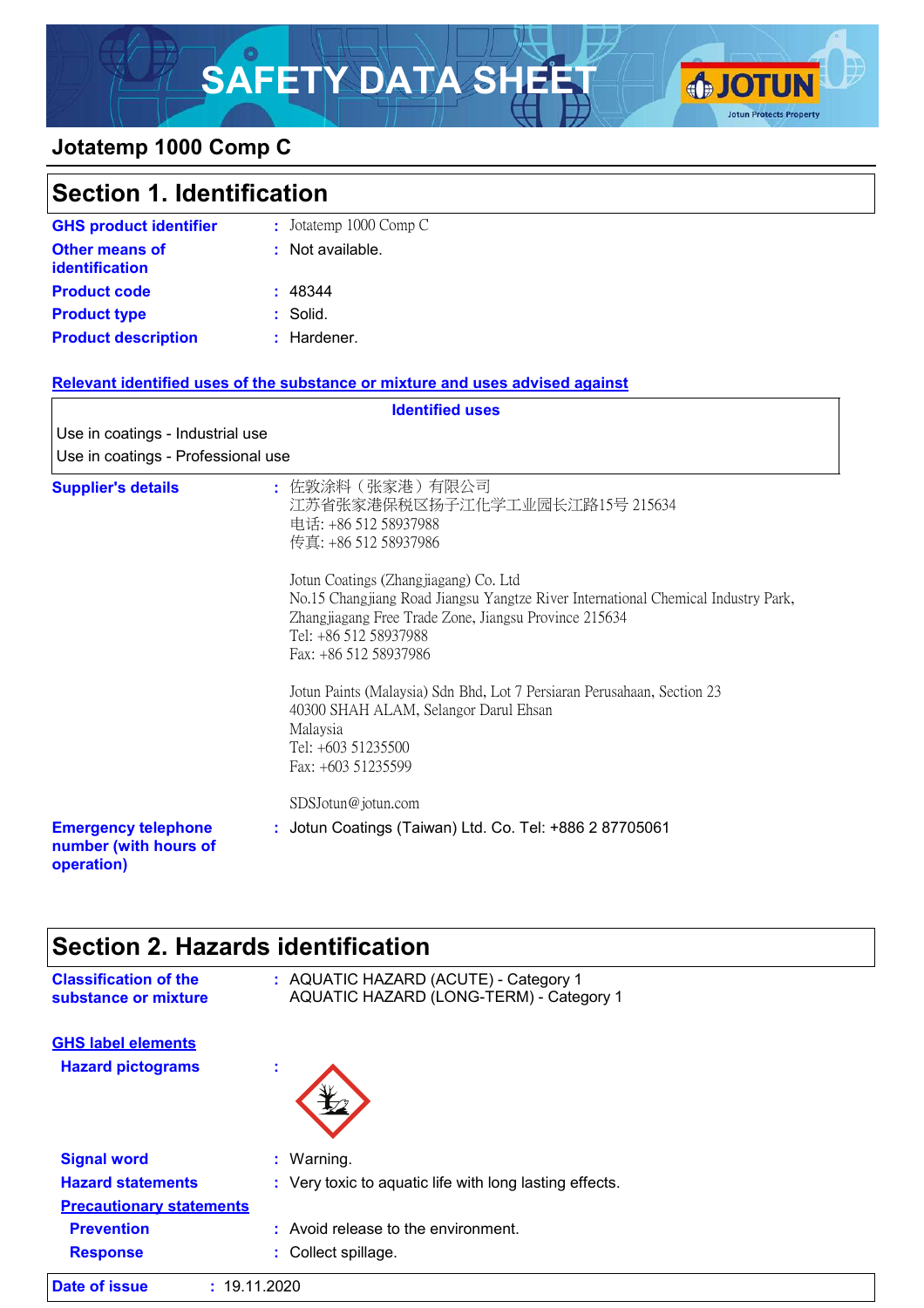# **Section 2. Hazards identification**

|  | stora |   | O |
|--|-------|---|---|
|  | יפור  | м |   |

**Storage :** Not applicable.

**Disposal 1993 :** Dispose of contents and container in accordance with all local, regional, national and international regulations.

**Other hazards which do not :** None known.

**result in classification**

# **Section 3. Composition/information on ingredients**

| Substance/mixture     | : Mixture        |
|-----------------------|------------------|
| Other means of        | : Not available. |
| <b>identification</b> |                  |

#### **CAS number/other identifiers**

| <b>CAS number</b><br><b>Product code</b> | : Not applicable.<br>: 48344 |                      |                        |
|------------------------------------------|------------------------------|----------------------|------------------------|
| <b>Product name</b>                      |                              | <b>Concentration</b> | <b>CAS number</b>      |
| zinc<br>zinc oxide                       |                              | ≥90<br>≤5            | 7440-66-6<br>1314-13-2 |
| 物品名稱                                     |                              | 濃度                   | 化學文摘社登記號碼(CAS No.)     |
| 鋅粉<br> 氧化鋅 (燻煙)                          |                              | > 90<br>دُ≥          | 7440-66-6<br>1314-13-2 |

**There are no additional ingredients present which, within the current knowledge of the supplier and in the concentrations applicable, are classified as hazardous to health or the environment and hence require reporting in this section.**

**Occupational exposure limits, if available, are listed in Section 8.**

# **Section 4. First aid measures**

**Date of issue :** 19.11.2020

| <b>Description of necessary first aid measures</b> |                                                                                                                                                                                                                                                                                                                                                                                                                                                                                                                                                                                                                                                                                                                                                                                                                              |
|----------------------------------------------------|------------------------------------------------------------------------------------------------------------------------------------------------------------------------------------------------------------------------------------------------------------------------------------------------------------------------------------------------------------------------------------------------------------------------------------------------------------------------------------------------------------------------------------------------------------------------------------------------------------------------------------------------------------------------------------------------------------------------------------------------------------------------------------------------------------------------------|
| <b>Eye contact</b>                                 | : Immediately flush eyes with plenty of water, occasionally lifting the upper and lower<br>eyelids. Check for and remove any contact lenses. Continue to rinse for at least 10<br>minutes. Get medical attention if irritation occurs.                                                                                                                                                                                                                                                                                                                                                                                                                                                                                                                                                                                       |
| <b>Inhalation</b>                                  | : Remove victim to fresh air and keep at rest in a position comfortable for breathing.<br>If not breathing, if breathing is irregular or if respiratory arrest occurs, provide<br>artificial respiration or oxygen by trained personnel. It may be dangerous to the<br>person providing aid to give mouth-to-mouth resuscitation. Get medical attention if<br>adverse health effects persist or are severe. If unconscious, place in recovery<br>position and get medical attention immediately. Maintain an open airway. Loosen<br>tight clothing such as a collar, tie, belt or waistband.                                                                                                                                                                                                                                 |
| <b>Skin contact</b>                                | : Flush contaminated skin with plenty of water. Remove contaminated clothing and<br>shoes. Get medical attention if symptoms occur. Wash clothing before reuse.<br>Clean shoes thoroughly before reuse.                                                                                                                                                                                                                                                                                                                                                                                                                                                                                                                                                                                                                      |
| <b>Ingestion</b>                                   | : Wash out mouth with water. Remove dentures if any. Remove victim to fresh air<br>and keep at rest in a position comfortable for breathing. If material has been<br>swallowed and the exposed person is conscious, give small quantities of water to<br>drink. Stop if the exposed person feels sick as vomiting may be dangerous. Do not<br>induce vomiting unless directed to do so by medical personnel. If vomiting occurs,<br>the head should be kept low so that vomit does not enter the lungs. Get medical<br>attention if adverse health effects persist or are severe. Never give anything by<br>mouth to an unconscious person. If unconscious, place in recovery position and get<br>medical attention immediately. Maintain an open airway. Loosen tight clothing such<br>as a collar, tie, belt or waistband. |
|                                                    | Most important symptoms/effects, acute and delayed                                                                                                                                                                                                                                                                                                                                                                                                                                                                                                                                                                                                                                                                                                                                                                           |
| <b>Potential acute health effects</b>              |                                                                                                                                                                                                                                                                                                                                                                                                                                                                                                                                                                                                                                                                                                                                                                                                                              |
| <b>Eye contact</b>                                 | : No known significant effects or critical hazards.                                                                                                                                                                                                                                                                                                                                                                                                                                                                                                                                                                                                                                                                                                                                                                          |
| <b>Inhalation</b>                                  | : No known significant effects or critical hazards.                                                                                                                                                                                                                                                                                                                                                                                                                                                                                                                                                                                                                                                                                                                                                                          |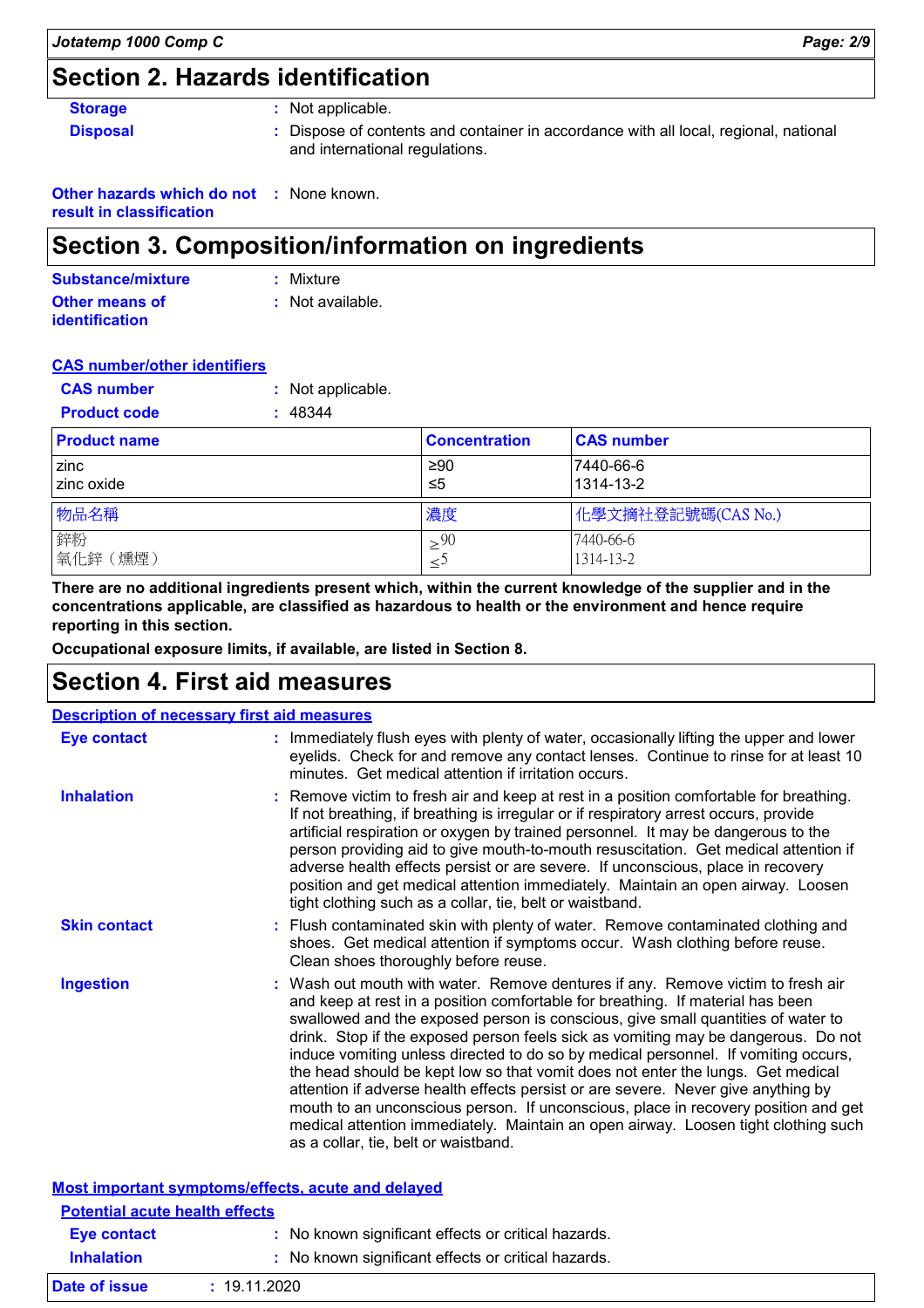# **Section 4. First aid measures**

| <b>Skin contact</b>                 | : No known significant effects or critical hazards.                                                                                                                           |
|-------------------------------------|-------------------------------------------------------------------------------------------------------------------------------------------------------------------------------|
| <b>Ingestion</b>                    | : No known significant effects or critical hazards.                                                                                                                           |
| <b>Over-exposure signs/symptoms</b> |                                                                                                                                                                               |
| <b>Eye contact</b>                  | : No specific data.                                                                                                                                                           |
| <b>Inhalation</b>                   | : No specific data.                                                                                                                                                           |
| <b>Skin contact</b>                 | : No specific data.                                                                                                                                                           |
| <b>Ingestion</b>                    | : No specific data.                                                                                                                                                           |
|                                     | Indication of immediate medical attention and special treatment needed, if necessary                                                                                          |
| <b>Notes to physician</b>           | : Treat symptomatically. Contact poison treatment specialist immediately if large<br>quantities have been ingested or inhaled.                                                |
| <b>Specific treatments</b>          | : No specific treatment.                                                                                                                                                      |
| <b>Protection of first-aiders</b>   | : No action shall be taken involving any personal risk or without suitable training. It<br>may be dangerous to the person providing aid to give mouth-to-mouth resuscitation. |

**See toxicological information (Section 11)**

### **Section 5. Fire-fighting measures**

| <b>Extinguishing media</b>                               |                                                                                                                                                                                                                  |
|----------------------------------------------------------|------------------------------------------------------------------------------------------------------------------------------------------------------------------------------------------------------------------|
| <b>Suitable extinguishing</b><br>media                   | : Use an extinguishing agent suitable for the surrounding fire.                                                                                                                                                  |
| <b>Unsuitable extinguishing</b><br>media                 | : None known.                                                                                                                                                                                                    |
| <b>Specific hazards arising</b><br>from the chemical     | : This material is very toxic to aquatic life with long lasting effects. Fire water<br>contaminated with this material must be contained and prevented from being<br>discharged to any waterway, sewer or drain. |
| <b>Hazardous thermal</b><br>decomposition products       | : Decomposition products may include the following materials:<br>metal oxide/oxides                                                                                                                              |
| <b>Special protective actions</b><br>for fire-fighters   | : Promptly isolate the scene by removing all persons from the vicinity of the incident if<br>there is a fire. No action shall be taken involving any personal risk or without<br>suitable training.              |
| <b>Special protective</b><br>equipment for fire-fighters | : Fire-fighters should wear appropriate protective equipment and self-contained<br>breathing apparatus (SCBA) with a full face-piece operated in positive pressure<br>mode.                                      |

# **Section 6. Accidental release measures**

| <b>Personal precautions,</b><br>protective equipment and<br>emergency procedures | : No action shall be taken involving any personal risk or without suitable training.<br>Evacuate surrounding areas. Keep unnecessary and unprotected personnel from<br>entering. Do not touch or walk through spilled material. Provide adequate<br>ventilation. Wear appropriate respirator when ventilation is inadequate. Put on<br>appropriate personal protective equipment. |
|----------------------------------------------------------------------------------|-----------------------------------------------------------------------------------------------------------------------------------------------------------------------------------------------------------------------------------------------------------------------------------------------------------------------------------------------------------------------------------|
| <b>Environmental precautions</b>                                                 | : Avoid dispersal of spilled material and runoff and contact with soil, waterways,<br>drains and sewers. Inform the relevant authorities if the product has caused<br>environmental pollution (sewers, waterways, soil or air). Water polluting material.<br>May be harmful to the environment if released in large quantities. Collect spillage.                                 |

#### **Methods and materials for containment and cleaning up**

: Move containers from spill area. Vacuum or sweep up material and place in a designated, labeled waste container. Dispose of via a licensed waste disposal contractor. **Small spill :**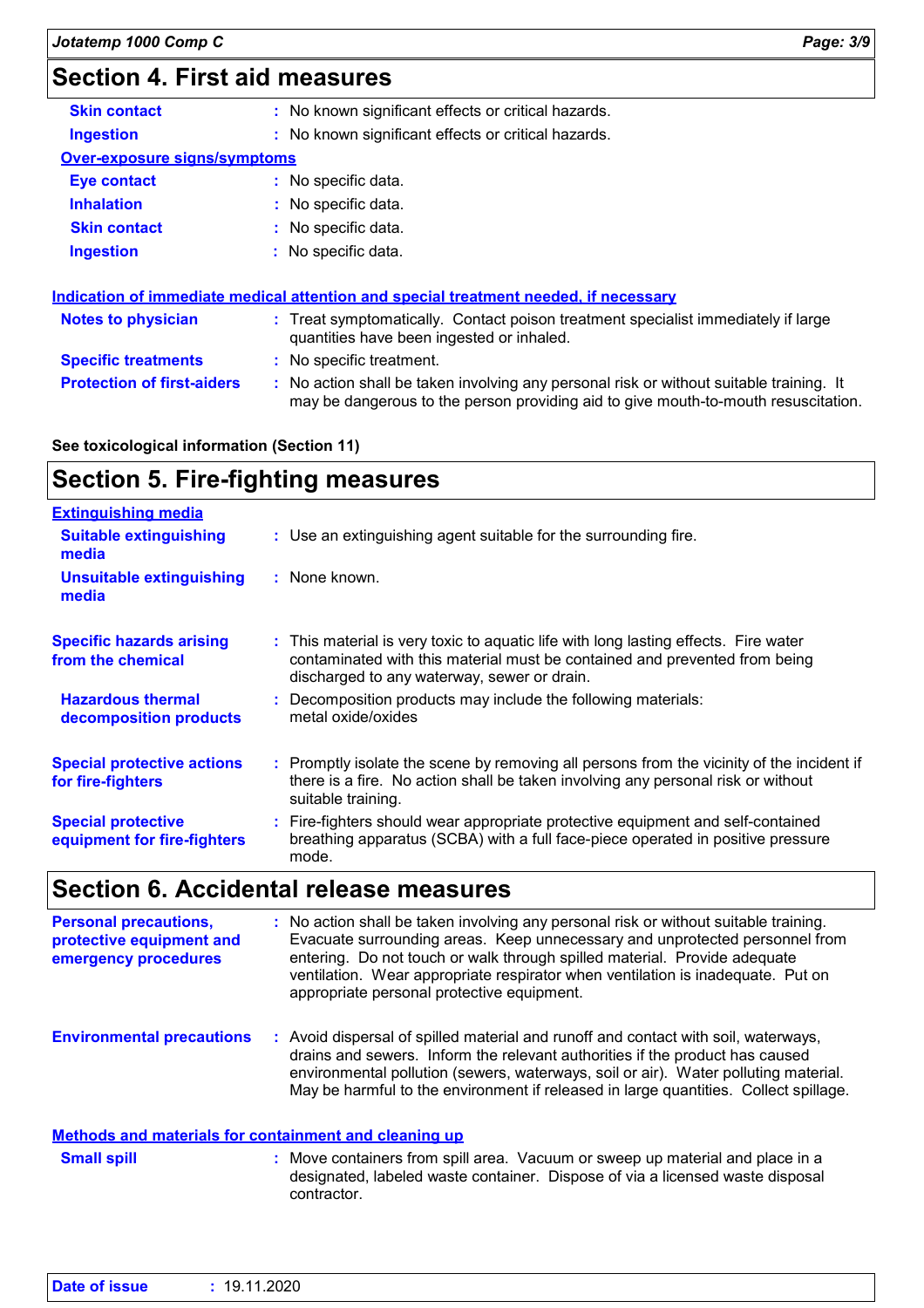# **Section 6. Accidental release measures**

|                    | OUULIUI ULI IUULUULIIUI TULUUUU IIIUUUU I                                                                                                                                                                                                                                                                                                                                         |
|--------------------|-----------------------------------------------------------------------------------------------------------------------------------------------------------------------------------------------------------------------------------------------------------------------------------------------------------------------------------------------------------------------------------|
| <b>Large spill</b> | : Move containers from spill area. Approach release from upwind. Prevent entry into<br>sewers, water courses, basements or confined areas. Vacuum or sweep up<br>material and place in a designated, labeled waste container. Dispose of via a<br>licensed waste disposal contractor. Note: see Section 1 for emergency contact<br>information and Section 13 for waste disposal. |

# **Section 7. Handling and storage**

| <b>Precautions for safe handling</b>                                             |                                                                                                                                                                                                                                                                                                                                                                                                                                                                                                                                                                                    |
|----------------------------------------------------------------------------------|------------------------------------------------------------------------------------------------------------------------------------------------------------------------------------------------------------------------------------------------------------------------------------------------------------------------------------------------------------------------------------------------------------------------------------------------------------------------------------------------------------------------------------------------------------------------------------|
| <b>Protective measures</b>                                                       | : Put on appropriate personal protective equipment (see Section 8). Do not ingest.<br>Avoid contact with eyes, skin and clothing. Avoid release to the environment. Keep<br>in the original container or an approved alternative made from a compatible material,<br>kept tightly closed when not in use. Empty containers retain product residue and<br>can be hazardous. Do not reuse container.                                                                                                                                                                                 |
| <b>Advice on general</b><br>occupational hygiene                                 | : Eating, drinking and smoking should be prohibited in areas where this material is<br>handled, stored and processed. Workers should wash hands and face before<br>eating, drinking and smoking. Remove contaminated clothing and protective<br>equipment before entering eating areas. See also Section 8 for additional<br>information on hygiene measures.                                                                                                                                                                                                                      |
| <b>Conditions for safe storage,</b><br>including any<br><i>incompatibilities</i> | : Store in accordance with local regulations. Store in original container protected<br>from direct sunlight in a dry, cool and well-ventilated area, away from incompatible<br>materials (see Section 10) and food and drink. Keep container tightly closed and<br>sealed until ready for use. Containers that have been opened must be carefully<br>resealed and kept upright to prevent leakage. Do not store in unlabeled containers.<br>Use appropriate containment to avoid environmental contamination. See Section 10<br>for incompatible materials before handling or use. |

# **Section 8. Exposure controls/personal protection**

#### **Control parameters**

#### **Occupational exposure limits**

| <b>Ingredient name</b>                     |                                                                                                                                                | <b>Exposure limits</b>                                                                                                                                                                                                                                                                                                                                                                                                                                                                                                                                                                                    |  |
|--------------------------------------------|------------------------------------------------------------------------------------------------------------------------------------------------|-----------------------------------------------------------------------------------------------------------------------------------------------------------------------------------------------------------------------------------------------------------------------------------------------------------------------------------------------------------------------------------------------------------------------------------------------------------------------------------------------------------------------------------------------------------------------------------------------------------|--|
| zinc oxide                                 |                                                                                                                                                | TW Minstry of Labor, labor permissible<br>workplace exposure standards, allowable<br>concentration (Taiwan, 3/2018).<br>STEL: 10 mg/m <sup>3</sup> 15 minutes. Form: Fume<br>TWA: 5 mg/m <sup>3</sup> 8 hours. Form: Fume                                                                                                                                                                                                                                                                                                                                                                                 |  |
| <b>Appropriate engineering</b><br>controls | contaminants.                                                                                                                                  | Good general ventilation should be sufficient to control worker exposure to airborne                                                                                                                                                                                                                                                                                                                                                                                                                                                                                                                      |  |
| <b>Individual protection measures</b>      |                                                                                                                                                |                                                                                                                                                                                                                                                                                                                                                                                                                                                                                                                                                                                                           |  |
| <b>Respiratory protection</b>              | aspects of use.                                                                                                                                | Based on the hazard and potential for exposure, select a respirator that meets the<br>appropriate standard or certification. Respirators must be used according to a<br>respiratory protection program to ensure proper fitting, training, and other important                                                                                                                                                                                                                                                                                                                                            |  |
| <b>Hand protection</b>                     | estimated.                                                                                                                                     | Chemical-resistant, impervious gloves complying with an approved standard should<br>be worn at all times when handling chemical products if a risk assessment indicates<br>this is necessary. Considering the parameters specified by the glove manufacturer,<br>check during use that the gloves are still retaining their protective properties. It<br>should be noted that the time to breakthrough for any glove material may be<br>different for different glove manufacturers. In the case of mixtures, consisting of<br>several substances, the protection time of the gloves cannot be accurately |  |
|                                            | resistance to any individual or combination of chemicals.<br>storage, maintenance and replacement must be followed.<br>material.<br>correctly. | There is no one glove material or combination of materials that will give unlimited<br>The breakthrough time must be greater than the end use time of the product.<br>The instructions and information provided by the glove manufacturer on use,<br>Gloves should be replaced regularly and if there is any sign of damage to the glove<br>Always ensure that gloves are free from defects and that they are stored and used                                                                                                                                                                             |  |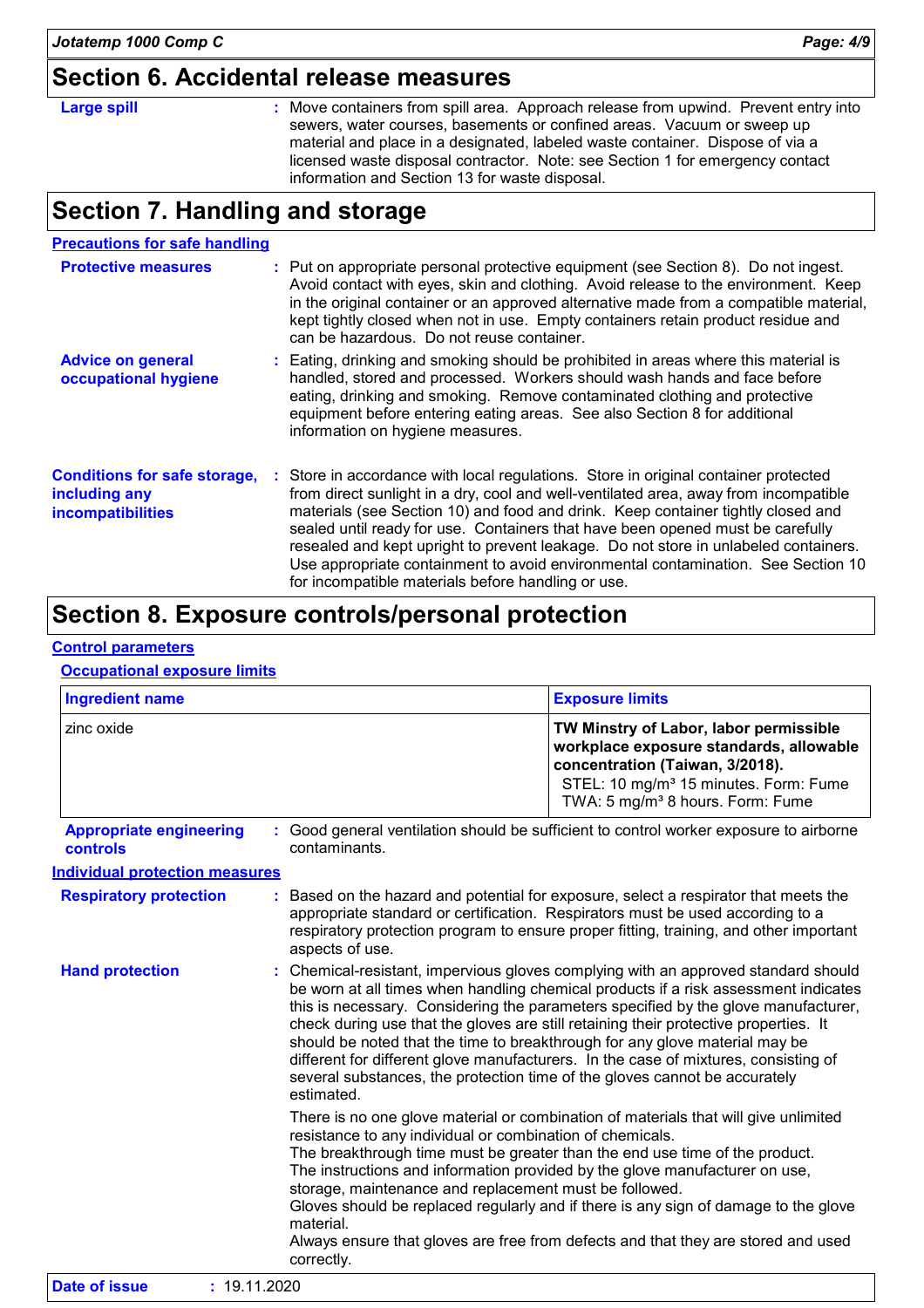### **Section 8. Exposure controls/personal protection**

|                              | The performance or effectiveness of the glove may be reduced by physical/chemical<br>damage and poor maintenance.<br>Barrier creams may help to protect the exposed areas of the skin but should not be<br>applied once exposure has occurred.                                                                                                                    |
|------------------------------|-------------------------------------------------------------------------------------------------------------------------------------------------------------------------------------------------------------------------------------------------------------------------------------------------------------------------------------------------------------------|
|                              | Wear suitable gloves tested to EN374.<br>Recommended, gloves(breakthrough time) > 8 hours: nitrile rubber                                                                                                                                                                                                                                                         |
| <b>Eye protection</b>        | : Safety eyewear complying with an approved standard should be used when a risk<br>assessment indicates this is necessary to avoid exposure to liquid splashes, mists,<br>gases or dusts. If contact is possible, the following protection should be worn,<br>unless the assessment indicates a higher degree of protection: safety glasses with<br>side-shields. |
| <b>Body protection</b>       | : Personal protective equipment for the body should be selected based on the task<br>being performed and the risks involved and should be approved by a specialist<br>before handling this product.                                                                                                                                                               |
| <b>Other skin protection</b> | : Appropriate footwear and any additional skin protection measures should be<br>selected based on the task being performed and the risks involved and should be<br>approved by a specialist before handling this product.                                                                                                                                         |
| <b>Hygiene measures</b>      | : Wash hands, forearms and face thoroughly after handling chemical products, before<br>eating, smoking and using the lavatory and at the end of the working period.<br>Appropriate techniques should be used to remove potentially contaminated clothing.<br>Wash contaminated clothing before reusing. Ensure that eyewash stations and                          |

safety showers are close to the workstation location.

# **Section 9. Physical and chemical properties**

| <b>Appearance</b>                                 |   |                                                     |
|---------------------------------------------------|---|-----------------------------------------------------|
| <b>Physical state</b>                             | ÷ | Solid.                                              |
| Color                                             |   | Gray.                                               |
| <b>Odor</b>                                       |   | Characteristic.                                     |
| <b>Odor threshold</b>                             |   | Not available.                                      |
| рH                                                |   | Not available.                                      |
| <b>Melting point</b>                              |   | Not applicable.                                     |
| <b>Boiling point</b>                              |   | Not available.                                      |
| <b>Flash point</b>                                |   | Not applicable.                                     |
| <b>Evaporation rate</b>                           |   | Not available.                                      |
| <b>Flammability (solid, gas)</b>                  |   | Not applicable.                                     |
| Lower and upper explosive<br>(flammable) limits   |   | : Not applicable.                                   |
| <b>Vapor pressure</b>                             |   | Not available.                                      |
| <b>Vapor density</b>                              |   | Highest known value: $5.47$ (Air = 1) (zinc oxide). |
| <b>Relative density</b>                           |   | 7.104 $g/cm3$                                       |
| <b>Solubility</b>                                 |   | Not available.                                      |
| <b>Partition coefficient: n-</b><br>octanol/water |   | : Not available.                                    |
| <b>Auto-ignition temperature</b>                  |   | : Not applicable.                                   |
| <b>Decomposition temperature</b>                  |   | : Not available.                                    |
| <b>Viscosity</b>                                  |   | Not available.                                      |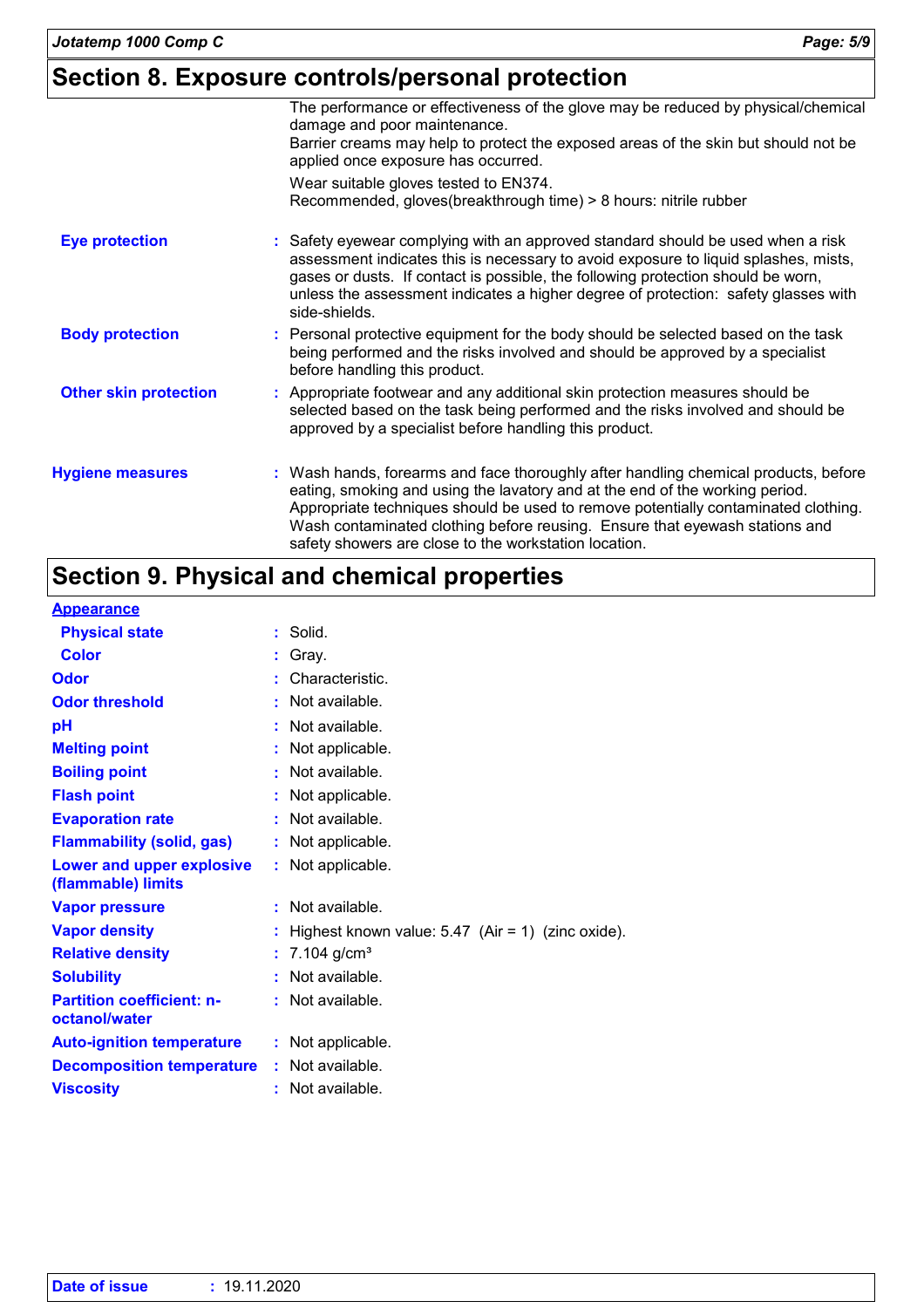# **Section 10. Stability and reactivity**

| <b>Chemical stability</b>                    | : The product is stable.                                                                                                            |
|----------------------------------------------|-------------------------------------------------------------------------------------------------------------------------------------|
| <b>Possibility of hazardous</b><br>reactions | : Under normal conditions of storage and use, hazardous reactions will not occur.                                                   |
| <b>Conditions to avoid</b>                   | : No specific data.                                                                                                                 |
| <b>Incompatible materials</b>                | : Keep away from the following materials to prevent strong exothermic reactions:<br>oxidizing agents, strong alkalis, strong acids. |
| <b>Hazardous decomposition</b><br>products   | : Under normal conditions of storage and use, hazardous decomposition products<br>should not be produced.                           |
|                                              | .<br>$\blacksquare$                                                                                                                 |

### **Section 11. Toxicological information**

#### **Information on toxicological effects**

#### **Acute toxicity**

Not available.

#### **Irritation/Corrosion**

| <b>Product/ingredient name</b> | <b>Result</b>        | <b>Species</b> | <b>Score</b> | <b>Exposure</b>                               | <b>Observation</b> |
|--------------------------------|----------------------|----------------|--------------|-----------------------------------------------|--------------------|
| zinc                           | Skin - Mild irritant | Human          |              | 72 hours 300 L-<br>Micrograms<br>Intermittent |                    |
| zinc oxide                     | Eyes - Mild irritant | Rabbit         |              | 24 hours 500   -<br>mg                        |                    |
|                                | Skin - Mild irritant | Rabbit         |              | 24 hours 500 -<br>mg                          |                    |

#### **Sensitization**

Not available.

#### **Mutagenicity**

Not available.

#### **Carcinogenicity**

Not available.

#### **Reproductive toxicity**

Not available.

#### **Teratogenicity**

Not available.

#### **Specific target organ toxicity (single exposure)**

Not available.

#### **Specific target organ toxicity (repeated exposure)**

Not available.

#### **Aspiration hazard**

Not available.

#### **Information on the likely routes of exposure :** Not available.

### **Potential acute health effects**

| <b>Eve contact</b>  | : No known significant effects or critical hazards. |
|---------------------|-----------------------------------------------------|
| <b>Inhalation</b>   | : No known significant effects or critical hazards. |
| <b>Skin contact</b> | : No known significant effects or critical hazards. |

| Date of issue | : 19.11.2020 |
|---------------|--------------|
|---------------|--------------|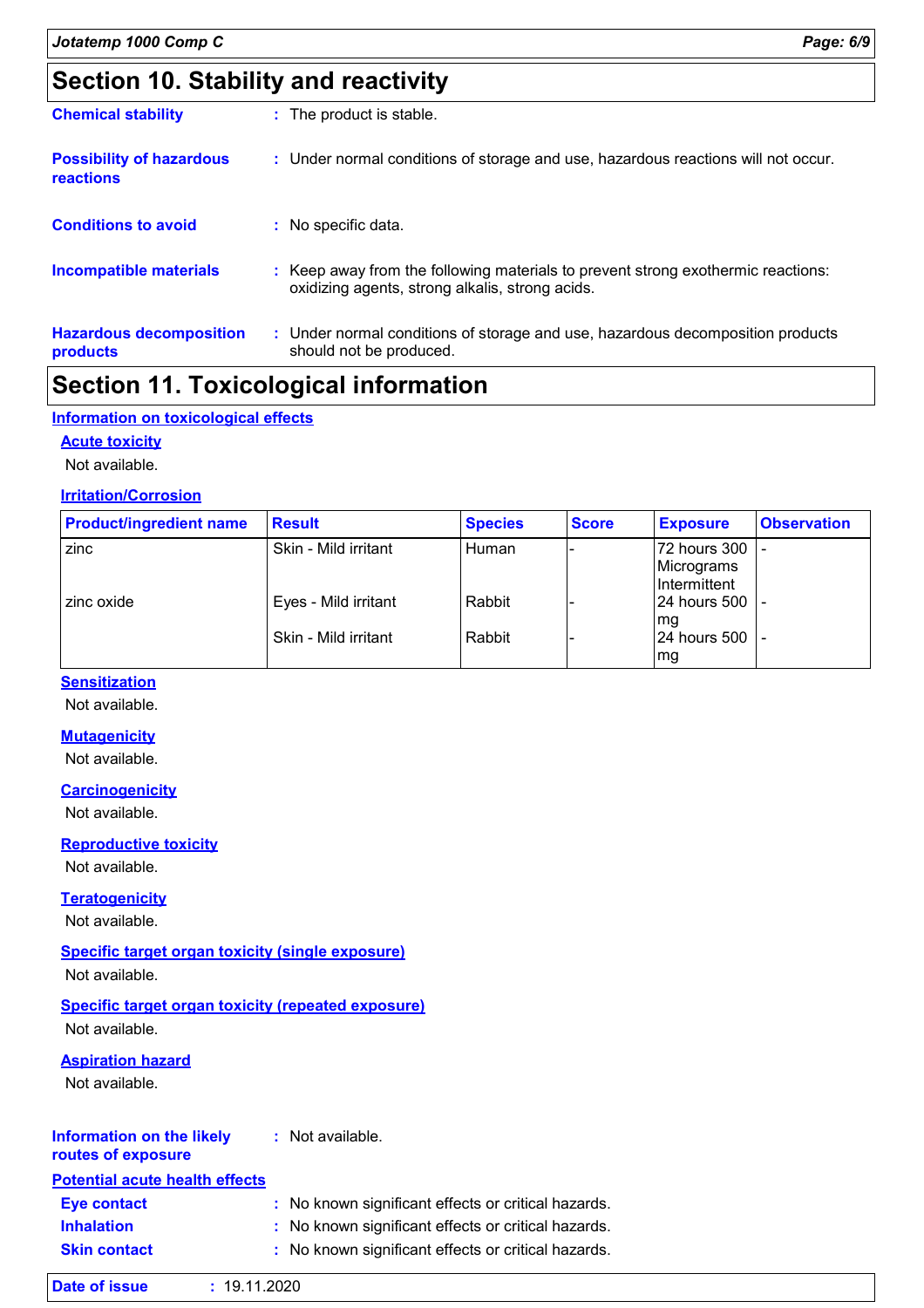# **Section 11. Toxicological information**

**Ingestion :** No known significant effects or critical hazards.

|                     | <b>Symptoms related to the physical, chemical and toxicological characteristics</b> |
|---------------------|-------------------------------------------------------------------------------------|
| <b>Eye contact</b>  | : No specific data.                                                                 |
| <b>Inhalation</b>   | : No specific data.                                                                 |
| <b>Skin contact</b> | : No specific data.                                                                 |
| <b>Ingestion</b>    | : No specific data.                                                                 |

#### **Delayed and immediate effects and also chronic effects from short and long term exposure**

| $:$ Not available.                                  |
|-----------------------------------------------------|
| $:$ Not available.                                  |
|                                                     |
| $:$ Not available.                                  |
| <b>Potential delayed effects : Not available.</b>   |
| <b>Potential chronic health effects</b>             |
|                                                     |
| : No known significant effects or critical hazards. |
| No known significant effects or critical hazards.   |
| : No known significant effects or critical hazards. |
| : No known significant effects or critical hazards. |
| No known significant effects or critical hazards.   |
| : No known significant effects or critical hazards. |
|                                                     |

#### **Numerical measures of toxicity**

Not available. **Acute toxicity estimates**

# **Section 12. Ecological information**

#### **Toxicity**

| <b>Product/ingredient name</b> | <b>Result</b>                      | <b>Species</b>                                                           | <b>Exposure</b> |
|--------------------------------|------------------------------------|--------------------------------------------------------------------------|-----------------|
| zinc                           | Acute LC50 330 µg/l Fresh water    | Daphnia - Daphnia magna                                                  | 148 hours       |
|                                | Acute LC50 0.78 mg/l Fresh water   | Fish                                                                     | I96 hours       |
| zinc oxide                     | Acute LC50 1.1 ppm Fresh water     | Fish - Oncorhynchus mykiss                                               | 96 hours        |
|                                | Chronic NOEC 0.02 mg/l Fresh water | Algae - Pseudokirchneriella<br>subcapitata - Exponential<br>growth phase | 72 hours        |

#### **Persistence and degradability**

| <b>Product/ingredient name</b> | <b>Aquatic half-life</b> | <b>Photolysis</b> | Biodegradability |
|--------------------------------|--------------------------|-------------------|------------------|
| zinc                           |                          |                   | Not readily      |
| zinc oxide                     |                          |                   | Not readily      |

#### **Bioaccumulative potential**

| <b>Product/ingredient name</b> | $\blacksquare$ Loq $\mathsf{P}_{\mathsf{ow}}$ | <b>BCF</b> | <b>Potential</b> |
|--------------------------------|-----------------------------------------------|------------|------------------|
| zinc oxide                     |                                               | 28960      | high             |

| Date of issue<br>1.2020<br>19. |  |
|--------------------------------|--|
|--------------------------------|--|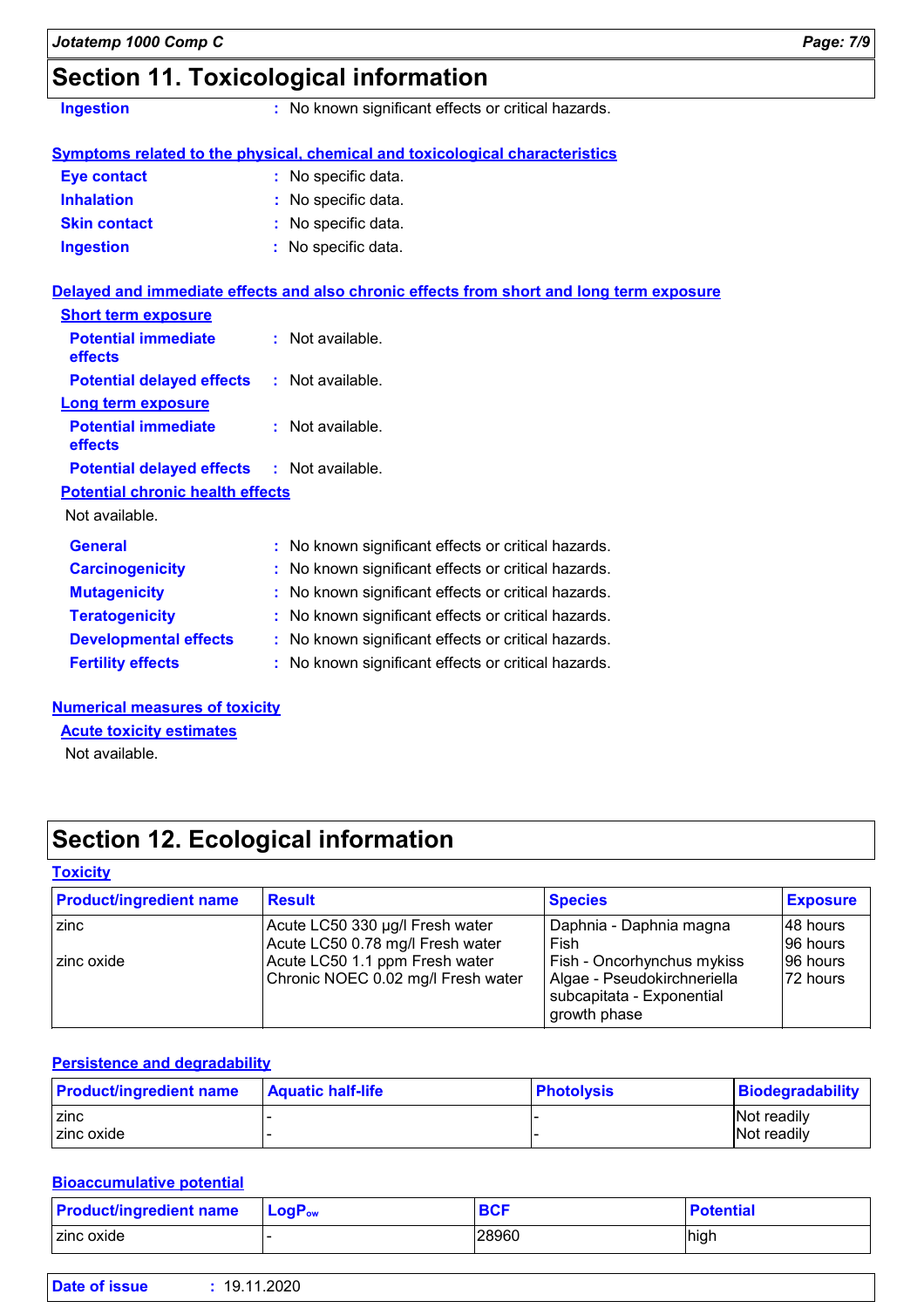# **Section 12. Ecological information**

#### **Mobility in soil**

| <b>Soil/water partition</b> | : Not available. |
|-----------------------------|------------------|
| <b>coefficient (Koc)</b>    |                  |

**Other adverse effects :** No known significant effects or critical hazards.

### **Section 13. Disposal considerations**

The generation of waste should be avoided or minimized wherever possible. Disposal of this product, solutions and any by-products should at all times comply with the requirements of environmental protection and waste disposal legislation and any regional local authority requirements. Dispose of surplus and nonrecyclable products via a licensed waste disposal contractor. Waste should not be disposed of untreated to the sewer unless fully compliant with the requirements of all authorities with jurisdiction. Waste packaging should be recycled. Incineration or landfill should only be considered when recycling is not feasible. This material and its container must be disposed of in a safe way. Care should be taken when handling emptied containers that have not been cleaned or rinsed out. Empty containers or liners may retain some product residues. Avoid dispersal of spilled material and runoff and contact with soil, waterways, drains and sewers. **Disposal methods :**

### **Section 14. Transport information**

|                                      | <b>UN</b>                                                                                                                                                                                                             | <b>IMDG</b>                                                                                                                                                                                                                                                       | <b>IATA</b>                                                                                                                                                                                                |
|--------------------------------------|-----------------------------------------------------------------------------------------------------------------------------------------------------------------------------------------------------------------------|-------------------------------------------------------------------------------------------------------------------------------------------------------------------------------------------------------------------------------------------------------------------|------------------------------------------------------------------------------------------------------------------------------------------------------------------------------------------------------------|
| <b>UN number</b>                     | <b>UN3077</b>                                                                                                                                                                                                         | <b>UN3077</b>                                                                                                                                                                                                                                                     | <b>UN3077</b>                                                                                                                                                                                              |
| <b>UN proper</b><br>shipping name    | Environmentally hazardous<br>substance, solid, n.o.s. (zinc,<br>zinc oxide)                                                                                                                                           | Environmentally hazardous<br>substance, solid, n.o.s. (zinc,<br>zinc oxide). Marine pollutant<br>(zinc, zinc oxide)                                                                                                                                               | Environmentally hazardous<br>substance, solid, n.o.s. (zinc,<br>zinc oxide)                                                                                                                                |
| <b>Transport hazard</b><br>class(es) | $\boldsymbol{9}$                                                                                                                                                                                                      | 9                                                                                                                                                                                                                                                                 | 9                                                                                                                                                                                                          |
| <b>Packing group</b>                 | $\mathop{\rm III}$                                                                                                                                                                                                    | III                                                                                                                                                                                                                                                               | III                                                                                                                                                                                                        |
| <b>Environmental</b><br>hazards      | Yes.                                                                                                                                                                                                                  | Yes.                                                                                                                                                                                                                                                              | Yes.                                                                                                                                                                                                       |
| <b>Additional</b><br>information     | This product is not regulated<br>as a dangerous good when<br>transported in sizes of ≤5 L or<br>$\leq$ 5 kg, provided the<br>packagings meet the general<br>provisions of 4.1.1.1, 4.1.1.2<br>and 4.1.1.4 to 4.1.1.8. | This product is not regulated<br>as a dangerous good when<br>transported in sizes of ≤5 L or<br>$\leq$ 5 kg, provided the<br>packagings meet the general<br>provisions of 4.1.1.1, 4.1.1.2<br>and 4.1.1.4 to 4.1.1.8.<br><b>Emergency schedules F-A,</b><br>$S-F$ | This product is not regulated<br>as a dangerous good when<br>transported in sizes of ≤5 L or<br>≤5 kg, provided the<br>packagings meet the general<br>provisions of 5.0.2.4.1,<br>5.0.2.6.1.1 and 5.0.2.8. |
| <b>Marking</b>                       | : The environmental hazardous / marine pollutant mark is only applicable for packages containing<br>more than 5 litres for liquids and 5 kg for solids.                                                               |                                                                                                                                                                                                                                                                   |                                                                                                                                                                                                            |
| <b>ADR / RID</b>                     | : Tunnel restriction code: (-)<br>Hazard identification number: 90                                                                                                                                                    |                                                                                                                                                                                                                                                                   |                                                                                                                                                                                                            |

upright and secure. Ensure that persons transporting the product know what to do in the event of an accident or spillage.